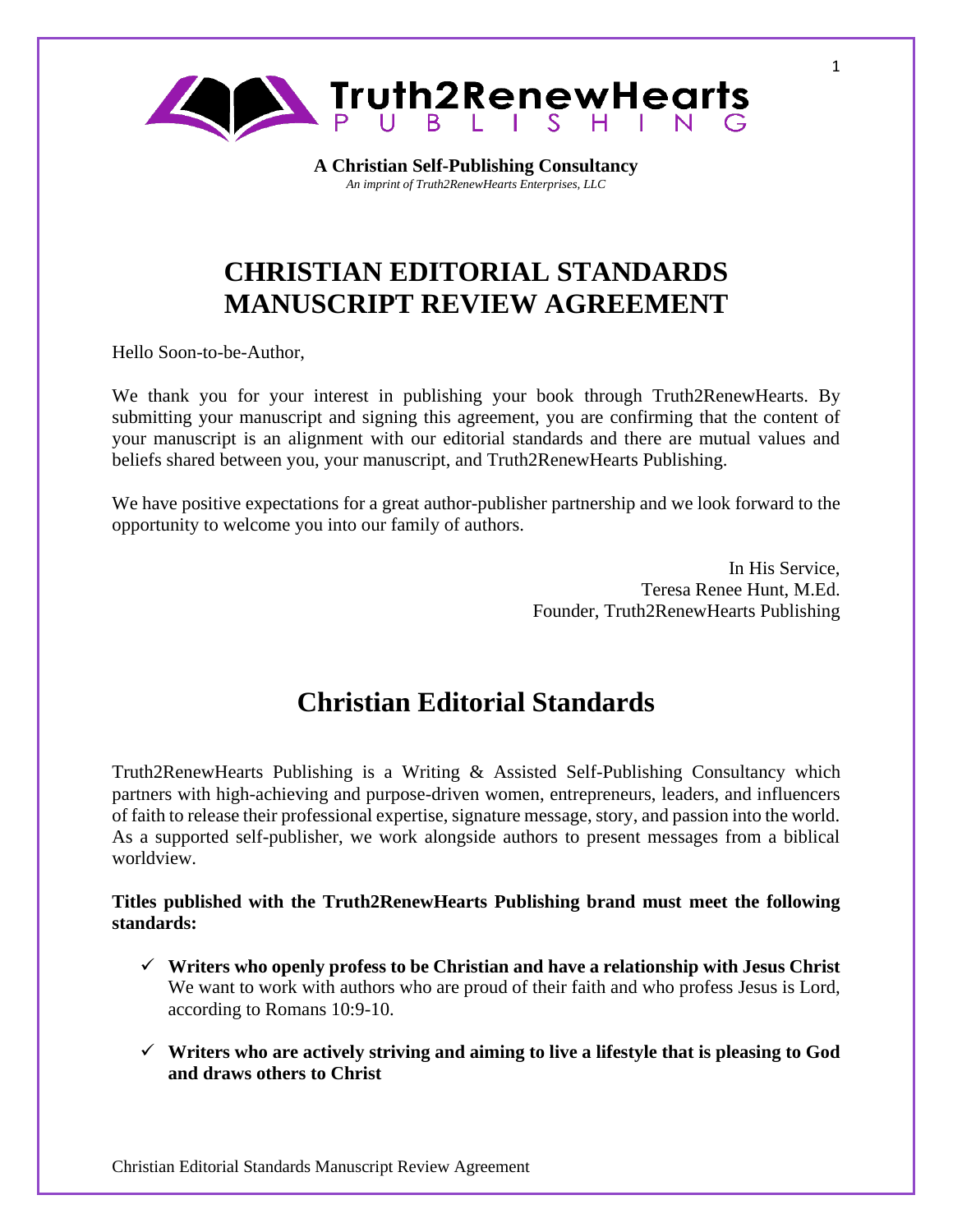We believe that only one is perfect, and that one is Jesus Christ. Therefore, we understand as humans we are not perfect, however we do believe that we have the power to present our bodies as a living sacrifice (Romans 12:1) unto Him. We look to publish works of messengers who are glorifying God in this way.

### ✓ **Content in the manuscript upholds biblical standards and is consistent with a biblical worldview**

Titles should challenge, encourage, inspire, and transform the hearts, minds, and souls of the readers, empowering them to draw closer to God and/or perceive their lives, situations, and circumstances through a biblical worldview.

### ✓ **Content is morally and spiritually pure, and free of counter-biblical teaching**

We will not publish works which contain the following:

- Profanity
- Details, directions, encouragement, or promotion of the practice of witchcraft, the occult, numerology, horoscopes, magic, horror, new age practices, and the like
- The encouragement of violence against, or hatred of, any social, cultural, ethnic, gender or religious groups
- Indiscriminate violent or sexual content described, implied, or encouraged.
- Recommendations or instructions that may be harmful to readers or others
- Personal proprietary right violations or infringements; including but not limited to copyrights, trademark rights, trade secret rights, contract rights, privacy rights or publicity rights of any persons

#### **Upholding a Christian Worldview**

Editorial Standards are essential to our partnership with authors. *Can two walk together, except they be agreed?-* Amos 3:3 KJV. As a Christian publisher, we strive to uphold Biblical principles and to empower people with God's Word. As you profess to be a Christian, we want you to be confident that you are joining a family of authors and a publishing partner that upholds a Biblical worldview along with you. We also strive to present works to the world that customers can trust will inspire, motivate, transform, and renew readers' hearts and minds. **Works that are not aligned with these standards will be not be published through Truth2RenewHearts Publishing. Additionally, Truth2RenewHearts Publishing may terminate publication of any work without cause**.

#### **Editorial Standards Manuscript Review Report**

Upon review, you will receive a Manuscript Review Report which will be delivered to you via email. The report will provide an overview of your manuscript's status. If it is confirmed that your manuscript aligns to the standards, we will also provide a recommendation for the type of editing that is best for your manuscript.